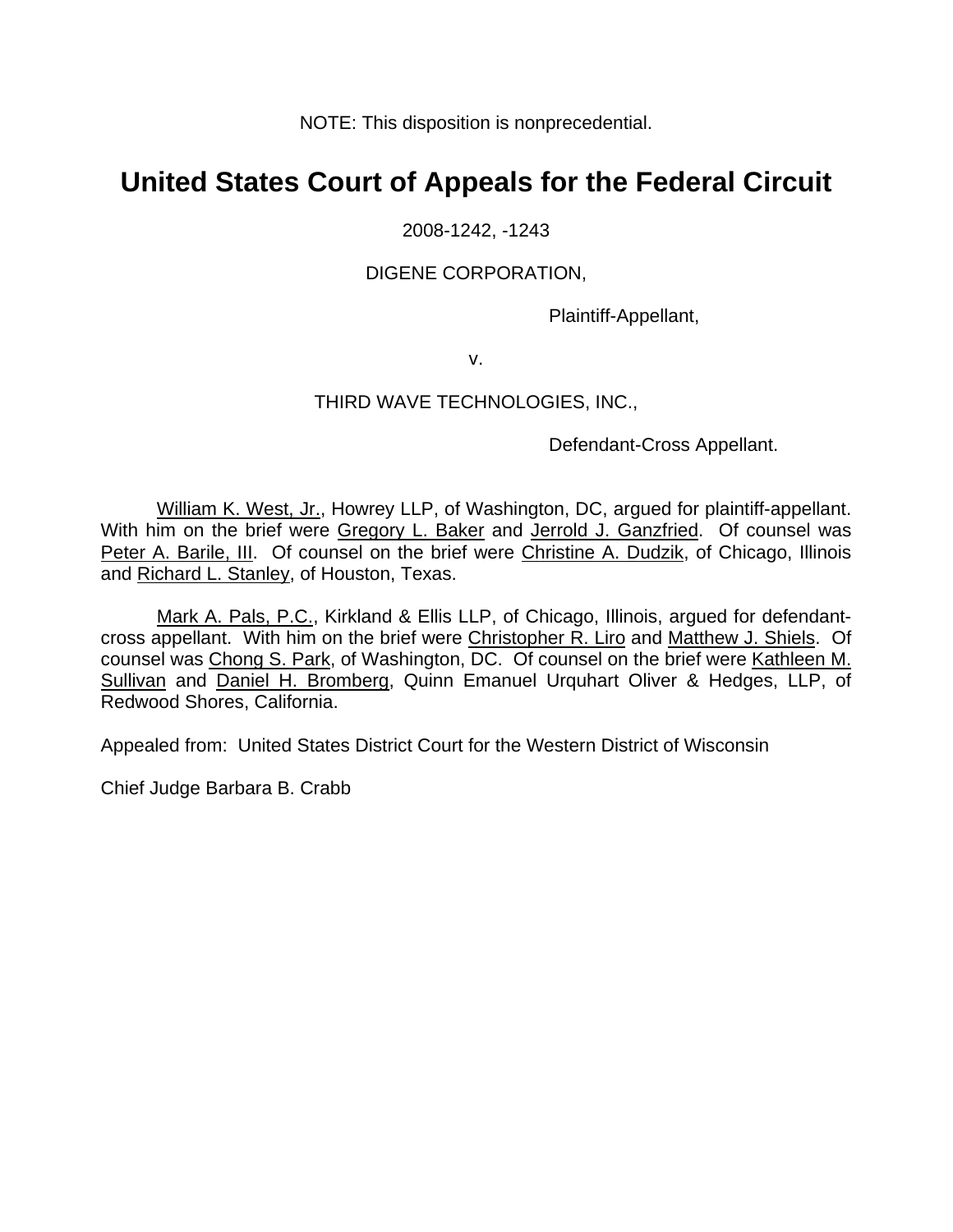NOTE: This disposition is nonprecedential.

# **United States Court of Appeals for the Federal Circuit**

2008-1242, -1243

DIGENE CORPORATION,

Plaintiff-Appellant,

v.

# THIRD WAVE TECHNOLOGIES, INC.,

Defendant-Cross Appellant,

Appeals from the United States District Court for the Western District of Wisconsin in Case No. 07-CV-22, Chief Judge Barbara B. Crabb.

> DECIDED: April 1, 2009 \_\_\_\_\_\_\_\_\_\_\_\_\_\_\_\_\_\_\_\_\_\_\_\_\_\_\_\_

> \_\_\_\_\_\_\_\_\_\_\_\_\_\_\_\_\_\_\_\_\_\_\_\_\_\_\_\_

Before LOURIE, RADER, and PROST, Circuit Judges.

LOURIE, Circuit Judge.

Digene Corporation ("Digene") appeals from the judgment of the United States District Court for the Western District of Wisconsin holding that Third Wave Technologies, Inc. ("Third Wave") did not infringe the Digene patent in suit. See Digene Corp. v. Third Wave Techs., No. 07-C-0022-C, 2007 U.S. Dist. Lexis 53882 (W.D. Wis. July 23, 2007) ("Claim Construction Opinion"); Digene Corp. v. Third Wave Techs., Inc.,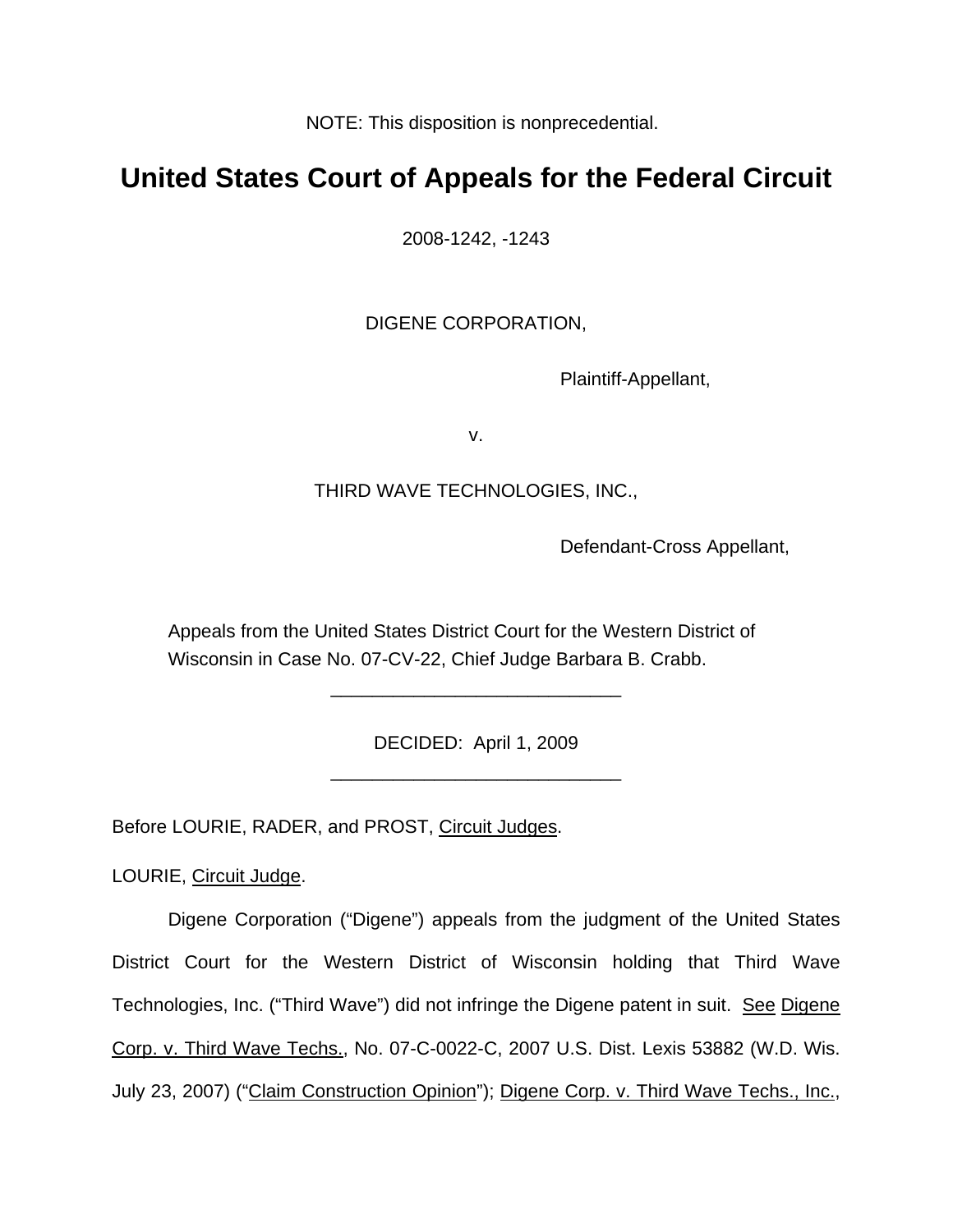No. 07-C-0022-C, 2007 U.S. Dist. Lexis 73010 (W.D. Wis. Sept. 26, 2007) ("Opinion Denying Reconsideration"). Third Wave cross-appeals from the court's grant of summary judgment dismissing Third Wave's antitrust counterclaims. See Digene Corp. v. Third Wave Techs., Inc., 536 F. Supp. 2d 996 (W.D. Wis. 2008) ("Opinion Dismissing Counterclaims"). Because the district court did not err in its determinative claim constructions or in granting summary judgment on Third Wave's antitrust counterclaims, we affirm.

#### BACKGROUND

Digene owns U.S. Patent 5,643,715 ("the '715 patent"), which relates to diagnosis of human papillomavirus ("HPV") type 52. According to the '715 patent specification, "HPVs are grouped into types based on the similarity of their" deoxyribonucleic acid ("DNA") sequences. '715 patent col.1 ll.49–50. When Digene applied for the '715 patent, HPV type 52 was newly discovered and was known to be a common sexually-transmitted disease and a primary cause of cervical cancer. The '715 patent describes characterizing and diagnosing HPV type 52, and differentiating it from other HPV types by providing "nucleic acid hybridization probes which are specific for HPV type 52." Id. at col.4 II.30–32. At the time of filing, HPV types 1-51 were known, but other types have since been discovered.

Digene makes DNA-based HPV testing systems that are approved by the U.S. Food and Drug Administration ("FDA"). Third Wave makes non-FDA-approved HPV test systems consisting of nucleotides that are designed to target HPV 52 and other dangerous HPV types by using a DNA fragment that is homologous to (*i.e.*, will bind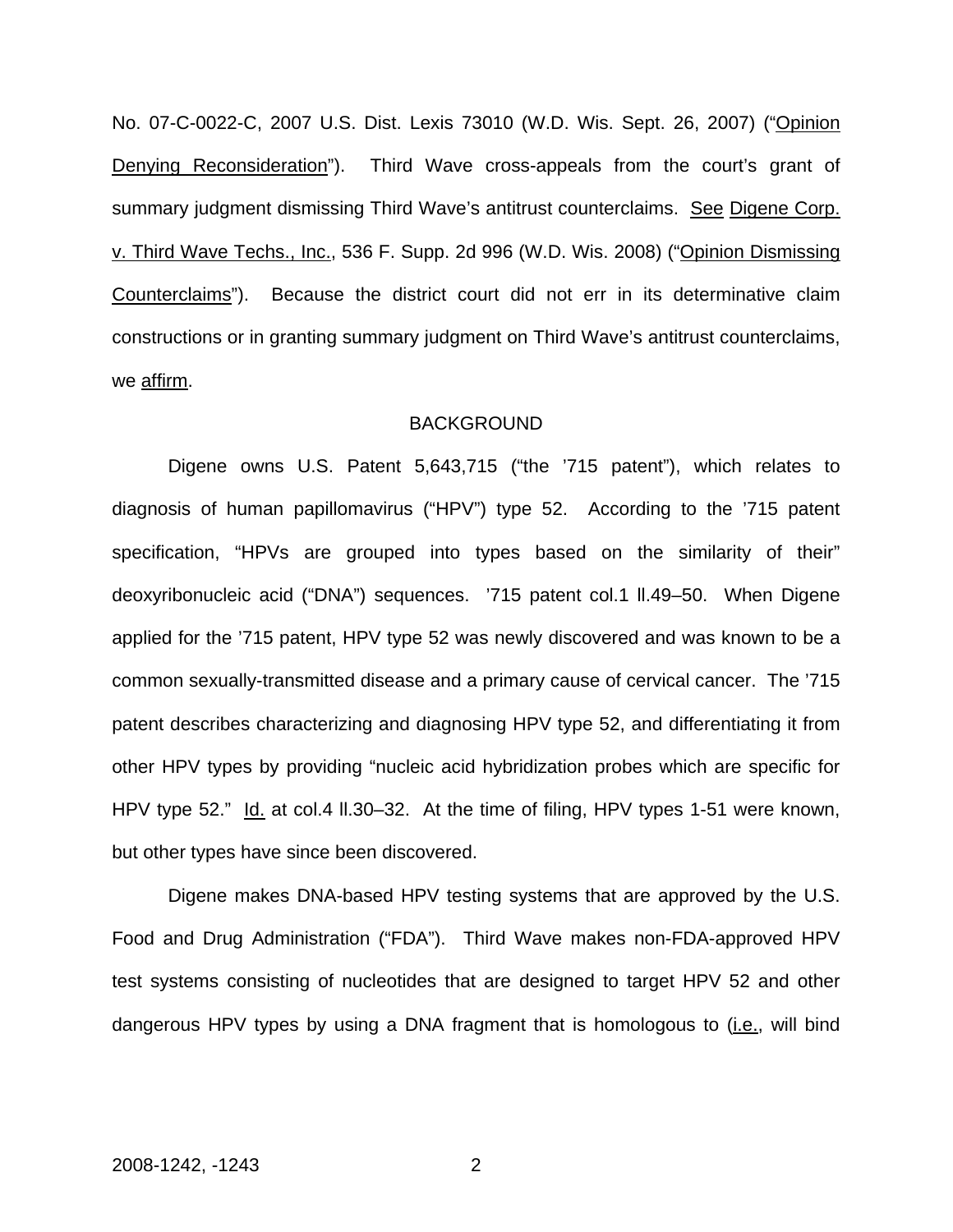with) HPV 52 DNA, combined with an extra fragment of DNA that functions as an indicator of the HPV's presence.

In January 2007, Digene sued Third Wave for infringement of claims 8, 10–12,

and 18–27 of the '715 patent. Each of the asserted claims recites "HPV 52 DNA" that

"consists of all or a fragment of an HPV DNA." Id. at col.16 I.43-col.18 I.65. Claims 18

and 21 together contain all the limitations that are contested on appeal, and they read

as follows:

18. An HPV 52 hybridization probe comprising a member selected from the group consisting of

(i) HPV 52 DNA labelled with a detectable label, and

(ii) HPV 52 RNA labelled with a detectable label,

wherein the length of the HPV 52 DNA or HPV 52 RNA is between approximately 15 and 8000 nucleotide bases,

wherein the HPV 52 DNA consists of all or a fragment of an HPV DNA, wherein the HPV DNA cross-hybridizes to the HPV portion of clone pCD15 to greater than 50% under moderately stringent conditions,

wherein the HPV 52 RNA consists of all or a fragment of an HPV RNA, wherein the HPV RNA cross-hybridizes to the HPV portion of clone pCD15 to greater than 50% under moderately stringent conditions, and

wherein the HPV 52 DNA and HPV 52 RNA do not hybridize to DNA from HPV types 1 through 51 under stringent conditions.

- 21. An HPV hybridization probe composition comprising
	- (a) a member selected from the group consisting of
		- (i) HPV 52 DNA labelled with a detectable label and
		- (ii) HPV 52 RNA labelled with a detectable label,

wherein the length of the HPV 52 DNA or HPV 52 RNA is between approximately 15 and 8000 nucleotide bases,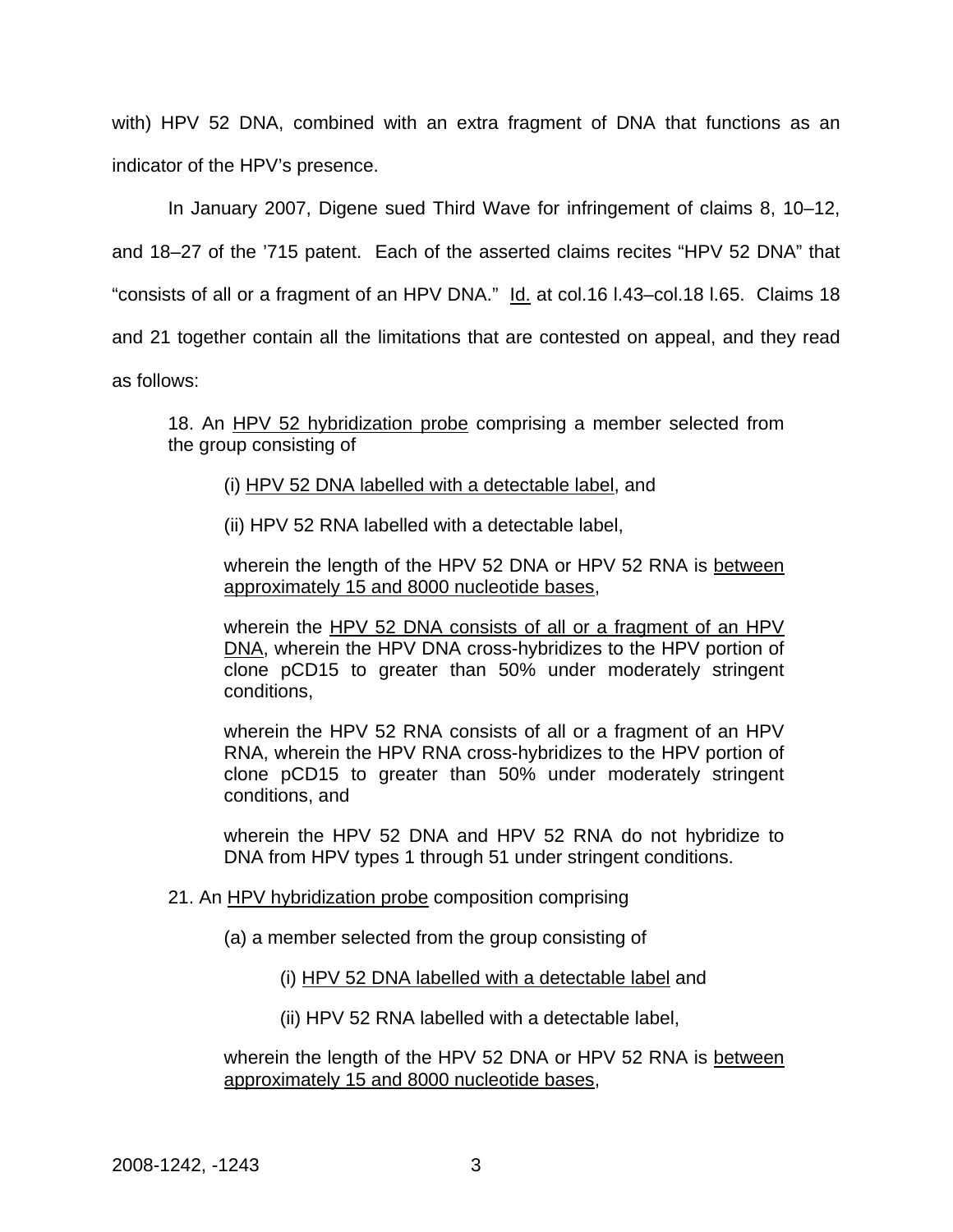wherein the HPV 52 DNA consists of all or a fragment of an HPV DNA, wherein the HPV DNA cross-hybridizes to the HPV portion of clone pCD15 to greater than 50% under moderately stringent conditions,

wherein the HPV 52 RNA consists of all or a fragment of an HPV RNA, wherein the HPV RNA cross-hybridizes to the HPV portion of clone pCD15 to greater than 50% under moderately stringent conditions, and

wherein the HPV 52 DNA and HPV 52 RNA do not hybridize to DNA from HPV types 1 through 51 under stringent conditions, and

(b) DNA or RNA of at least one other HPV type labelled with a detectable label.

'715 patent col.17 l.22–col.18 l.2 (emphases added).

In July 2007, the district court construed certain claim terms from the '715 patent. Among others, the court construed the term "HPV 52 DNA" to mean "a DNA molecule that is only type 52 HPV." Claim Construction Opinion, 2007 U.S. Dist. Lexis 53882, \*2. The court reasoned that the applicant had disclaimed a molecule including fragments of later-discovered HPV types by stating during prosecution that "the claimed HPV 52 DNA must be derived from only type 52 HPV DNA," and the applicant had changed the transitional phrase after "HPV 52 DNA" from "comprising" to "consists of." Id. at \*17-18. The court construed the phrase "consists of all or a fragment of an HPV DNA" to mean "consists of all or a fragment of one HPV DNA that does not contain any other DNA," reasoning that "an" means "one and only one" when following the transitional phrase "consists of," and that this definition accorded with the court's definition of "HPV 52 DNA." Id. at \*2, \*14–15. Digene later moved for reconsideration of certain claim terms, and on reconsideration, the court added that its constructions did not exclude mutations or subtypes within HPV 52 DNA, as those are found in HPV 52 DNA and would be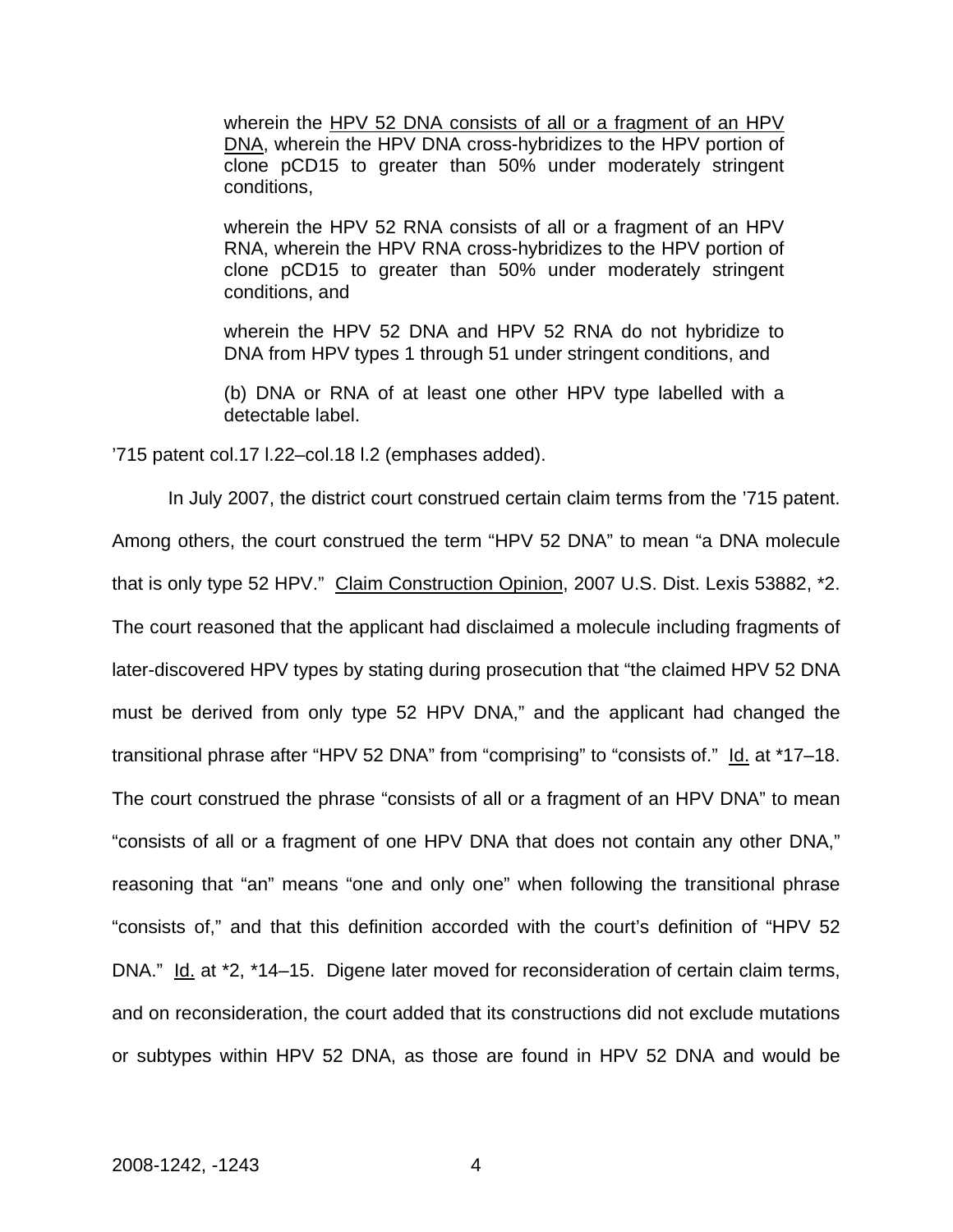covered by the claim. Opinion Denying Reconsideration, 2007 U.S. Dist. Lexis 73010, \*15–16.

The district court further construed the limitation "between approximately 15 and 8000 nucleotide bases" to mean "between 15 and approximately 8000 nucleotide bases," reasoning that the applicant had disavowed fewer than 15 bases during prosecution. Claim Construction Opinion, 2007 U.S. Dist. Lexis 53882, \*19–25. The court construed the term "HPV 52 DNA labeled with a detectable label" to mean "HPV 52 DNA that has a detectable label that is not DNA," reasoning that, given previous constructions, the label could not be DNA. Id. at \*26. On reconsideration, the court added that labeling requires adding a distinctive new property to existing DNA, and DNA does not add such a new property to HPV 52 DNA. Opinion Denying Reconsideration, 2007 U.S. Dist. Lexis 73010, \*3–15. Thus, DNA cannot be a label. See id. With respect to "HPV 52 hybridization probe," which appears in the preamble of claim 18, the court determined that the term required construction because the specification consistently described the invention as specific to HPV 52. Claim Construction Opinion, 2007 U.S. Dist. Lexis 53882, \*26–32. The court therefore construed it to mean a "nucleic acid molecule that is specific for HPV 52 DNA and that differentiates HPV 52 DNA from DNA of all other types." Id. at \*32. The court finally construed "HPV hybridization probe" appearing in the preamble of claim 21 to mean a "nucleic acid molecule that is specific for the DNA of any one type of HPV and differentiates the DNA of that type from DNA of all other HPV types." Id. at \*32–33.

Third Wave also counterclaimed, asserting certain antitrust violations, and in January 2008, the district court granted Digene's motion for summary judgment,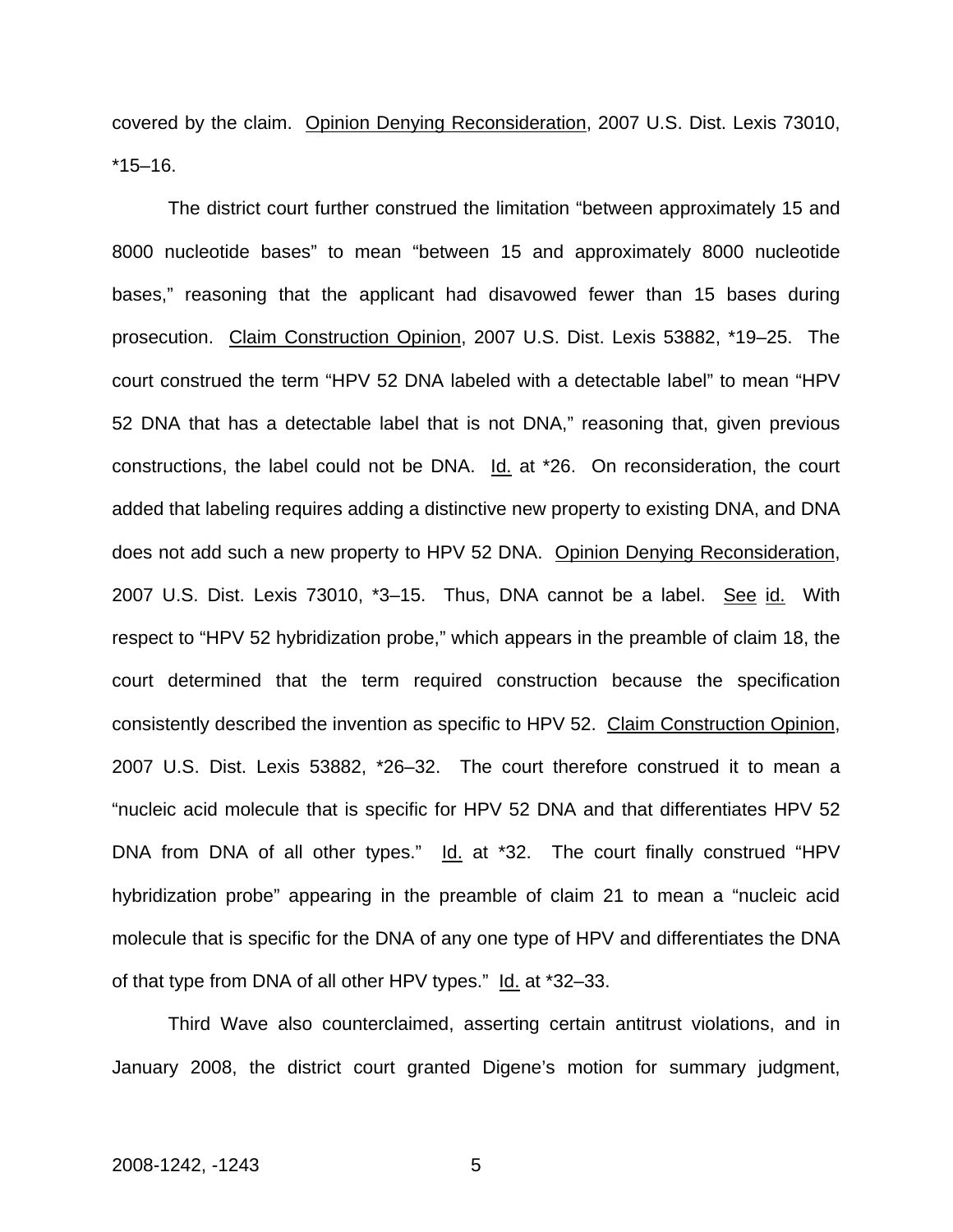dismissing Third Wave's counterclaims. Opinion Dismissing Counterclaims, 536 F. Supp. 2d 996. The court held that Digene did not enter into exclusive dealing arrangements, nor did it foreclose the relevant market to competitors, as Third Wave was a competitor before Digene signed the contracts that Third Wave alleged to be exclusionary. Id. at 1005. Moreover, according to the court, Digene's long-term contracts and termination fees had a valid business justification, viz., allowing both parties to rely on an ongoing relationship. Id. The court thus held that Third Wave could not prove its antitrust counterclaims based on exclusive dealing arrangements.

Digene timely appealed several of the district court's claim constructions, and Third Wave cross-appealed the court's grant of summary judgment dismissing its antitrust counterclaims. We have jurisdiction pursuant to 28 U.S.C. § 1295(a)(1).

#### **DISCUSSION**

#### A. Claim Construction

Digene argues that the district court misconstrued the phrase "HPV 52 DNA consists of all or a fragment of an HPV DNA." Digene argues that, in limiting the construction of "HPV 52 DNA" to a molecule that is only HPV type 52, the court disregarded the inventor's definition in the prosecution history and in the claims themselves. According to Digene, the inventor defined the HPV 52 DNA molecule on the basis of three explicit distinguishing characteristics: (1) having a length between approximately 15 and 8000 nucleotides; (2) having all or part of the DNA of an HPV DNA that cross-hybridizes to the HPV portion of the deposited clone pCD15 to greater than 50% under moderately stringent conditions; and (3) not hybridizing to HPV types 1–51 under stringent conditions. Digene asserts that, during prosecution, the applicant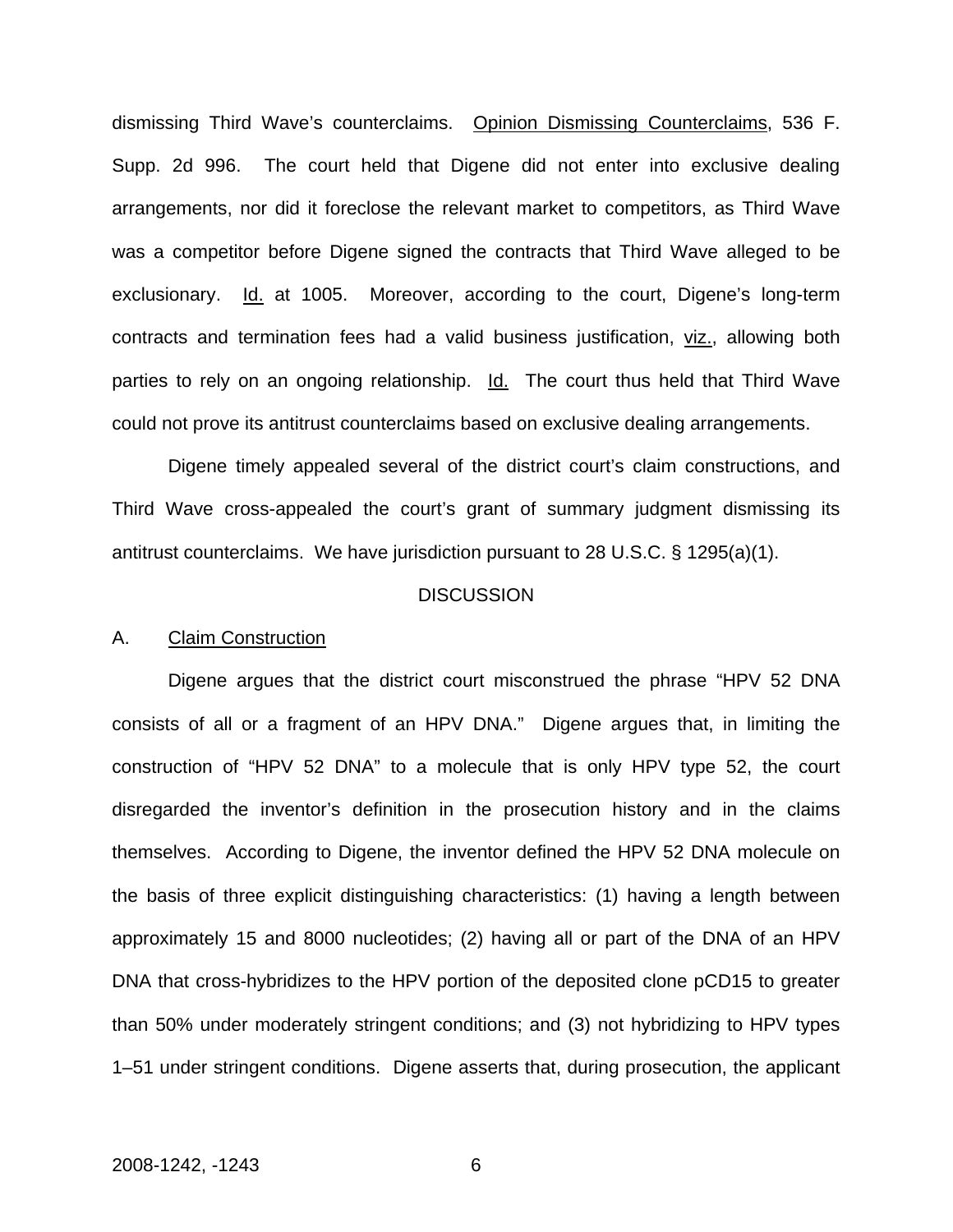pointed out that HPV 52 DNA molecules can be described in ways other than their nucleotide sequence, and that DNA can be synthesized with certain nucleotides replaced with other nucleotides, but the result is still HPV 52 DNA. Thus, according to Digene, "HPV 52 DNA" cannot be defined solely by its nucleotide sequence. Digene also argues that the applicant's statement during prosecution that the "claimed HPV 52 DNA must be derived from only type 52 HPV DNA" simply described the origin of the DNA, not its specific structure. Digene adds that the use of the transitional phrase "consists of" after "HPV 52 DNA" only limited the claim to an HPV DNA and did not limit the definition of "HPV 52 DNA."

Digene also argues that the court erroneously limited "an HPV DNA" to one and only one HPV DNA that does not contain any other DNA. According to Digene, HPV DNA is not tied to any specific DNA sequence, but is based on a hybridization property. Digene asserts that the overall transitional phrase in each claim at issue is "comprising," even though the particular "HPV 52 DNA consists of all or a fragment of an HPV DNA." Digene thus asserts that the phrase "consists of" within the claim does not govern the construction. Because of the initial open-ended transitional phrase and because, according to Digene, the specification does not limit "an" to "one," Digene argues that "an" should have been construed to mean "one or more." Digene also argues that the court's construction excludes mutations, subtypes, and synthesized DNA, contrary to the court's stated intent not to exclude those possibilities.

Third Wave responds, regarding the phrase "HPV 52 DNA," that Digene is attempting on appeal to raise a new claim construction, as, before the district court, Digene did not attempt to have the phrase defined functionally. Third Wave also argues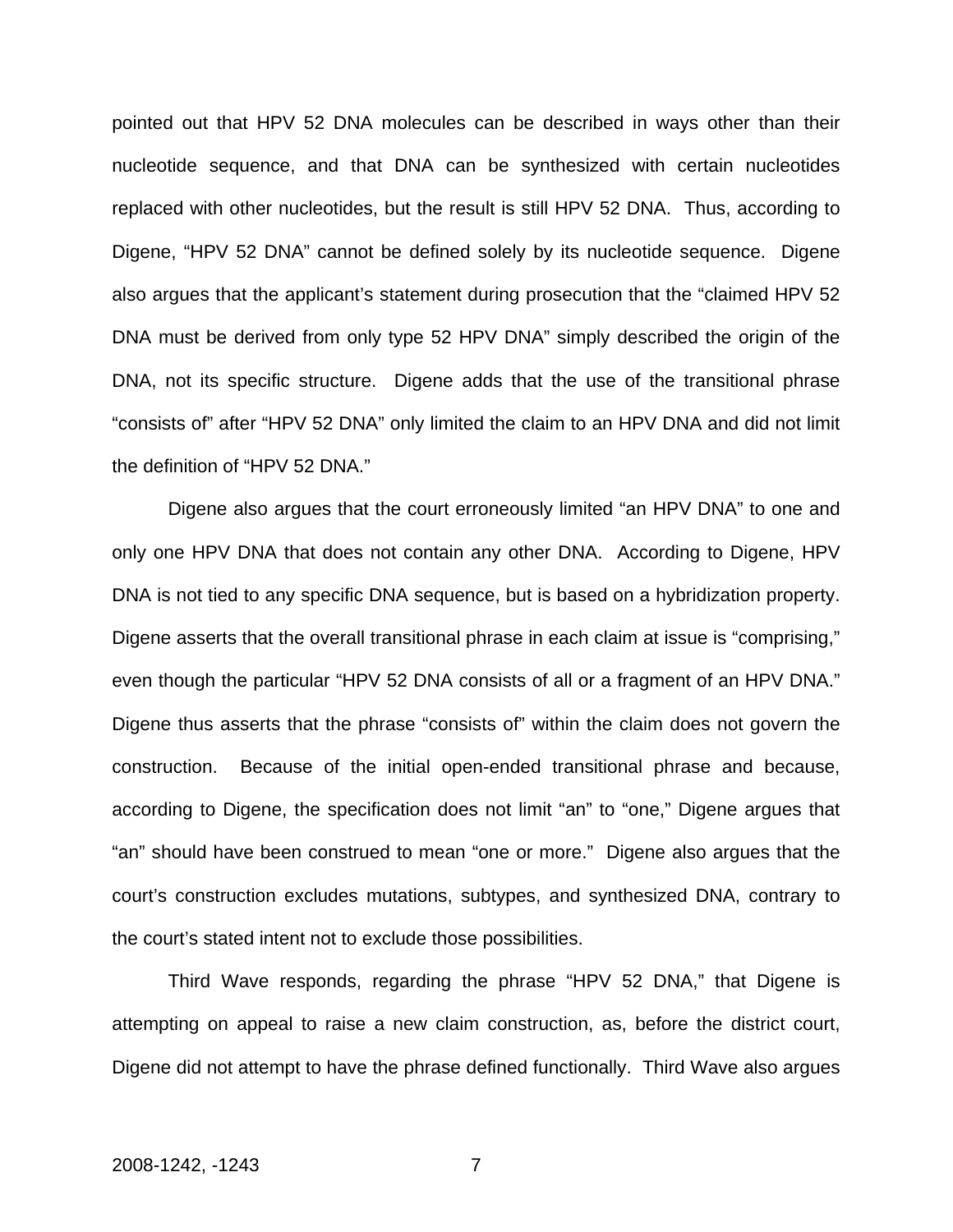that the applicant's statement during prosecution, that "the claimed HPV 52 DNA must be derived from only type 52 HPV DNA," restricted the definition to only HPV 52 DNA. Furthermore, according to Third Wave, claim 21 recites both "HPV 52 DNA" and "DNA . . . of at least one other HPV type," distinguishing them from each other, so the definition of "HPV 52 DNA" must be limited to DNA of only type 52 and not include DNA of another HPV type.

Third Wave also argues that the court's construction of "consists of all or a fragment of an HPV DNA" is compelled by the use of the transitional phrase "consists of," which limits the clause after it, and "an," which means "one." Thus, according to Third Wave, "an HPV DNA" must be limited to one and only one HPV DNA. Third Wave also asserts that nothing in the district court's claim construction prevents the HPV DNA from containing variances and mutations.

We review claim construction de novo on appeal. Cybor Corp. v. FAS Techs., Inc., 138 F.3d 1448, 1456 (Fed. Cir. 1998) (en banc). We agree with Third Wave that the district court reasonably construed the phrase "HPV 52 DNA consists of all or a fragment of an HPV DNA," construing "HPV 52 DNA" to mean "a DNA molecule that is only type 52 HPV," and construing "consists of all or a fragment of an HPV DNA" to mean "consists of all or a fragment of one HPV DNA that does not contain any other DNA." We also agree with Third Wave that, as the district court held, "[n]othing in the court's construction suggests or requires exclusion of mutations or subtypes." Opinion Denying Reconsideration, 2007 U.S. Dist. Lexis 73010, \*15.

To determine the meaning of "HPV 52 DNA," we begin by considering the language of the claims. See Phillips v. AWH Corp., 415 F.3d 1303, 1314 (Fed. Cir.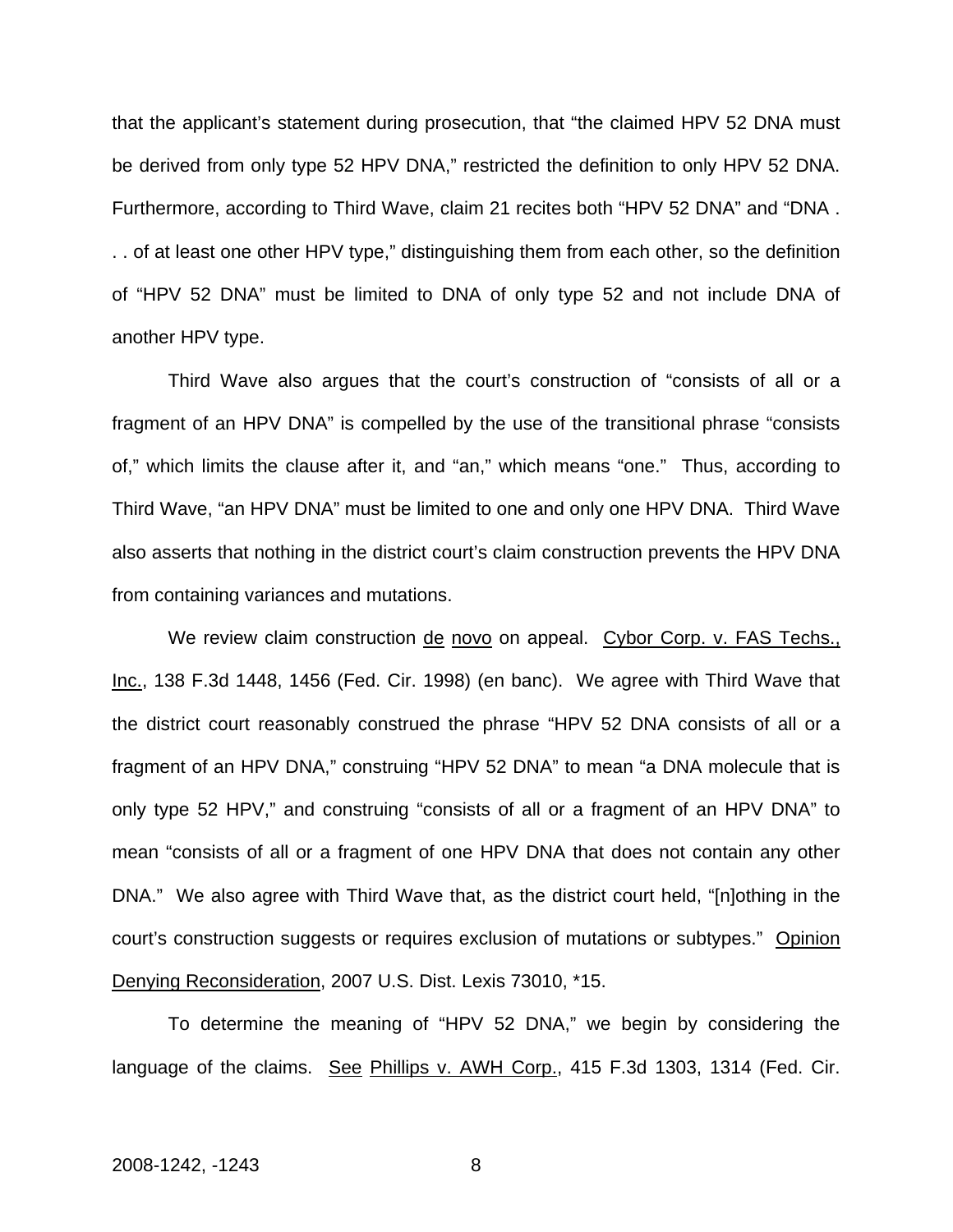2005) (en banc). The claims of the '715 patent that recite HPV 52 DNA all recite additionally three distinguishing characteristics that Digene points out are essential to the definition of its invention. See '715 patent col.16 l.13–col.18 l.65. Those distinguishing characteristics emphasize the specificity of the definition of HPV 52 DNA. Moreover, the definition of the term "HPV 52 DNA" is further limited by other claim language. As Third Wave points out, the language of claim 21 distinguishes "HPV 52 DNA" from DNA of other HPV types by reciting both "HPV 52 DNA" and "DNA or RNA of at least one other HPV type." The applicant therefore distinguished HPV 52 DNA from the DNA of other HPV types. Thus, the claim language provides support for Third Wave's position that "HPV 52 DNA" means "a DNA molecule that is only type 52 HPV."

The prosecution history further supports the limited scope of "HPV 52 DNA," and the district court permissibly found the prosecution history conclusive in this case. "[A] court should also consider the patent's prosecution history, if it is in evidence. . . . Like the specification, the prosecution history provides evidence of how the [Patent Office] and the inventor understood the patent." Phillips, 415 F.3d at 1317 (citations and quotation marks omitted). During prosecution, the applicant explained, with reference to a claim amendment, that "the HPV 52 DNA is defined by three characteristics." In explaining the second characteristic, the applicant stated that "[s]ince the HPV portion of clone pCD15 is the HPV genome of the type 52 HPV discovered by applicant, and since cross-hybridization of an HPV to this type 52 HPV to greater than 50% under moderately stringent conditions identifies it, by definition, as an HPV of type 52, the claimed HPV 52 DNA must be derived from only type 52 HPV DNA." Claim Construction Opinion, 2007 U.S. Dist. Lexis 53882, \*17. The applicant therefore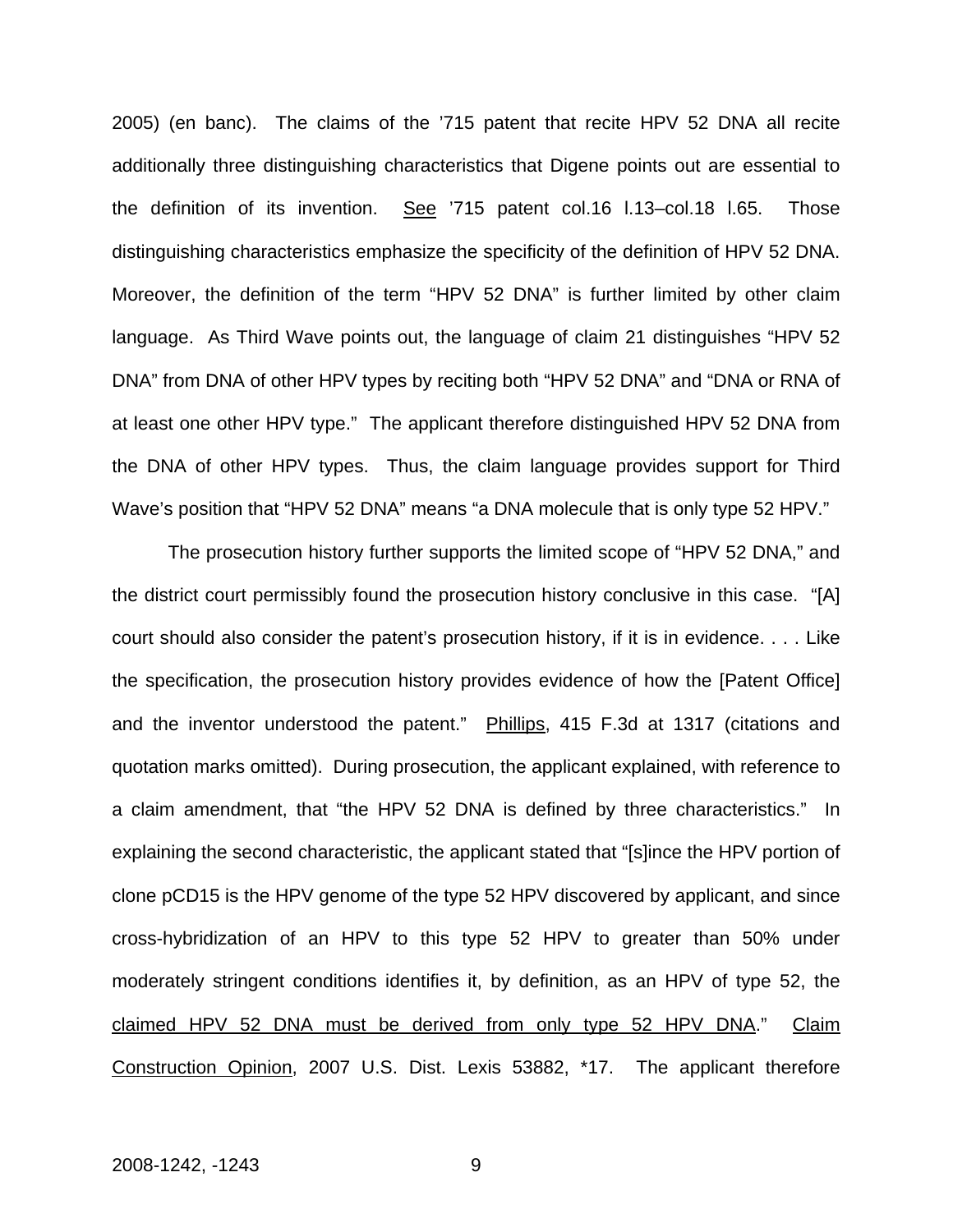disclaimed a meaning of "HPV 52 DNA" that was derived from anything but HPV 52 DNA. See Spectrum Int'l, Inc. v. Sterilite Corp., 164 F.3d 1372, 1378 (Fed. Cir. 1998) ("[E]xplicit statements made by a patent applicant during prosecution to distinguish a claimed invention over prior art may serve to narrow the scope of a claim."); Southwall Techs., Inc. v. Cardinal IG Co., 54 F.3d 1570, 1576 (Fed. Cir. 1995) ("The prosecution history limits the interpretation of claim terms so as to exclude any interpretation that was disclaimed during prosecution."). Digene argues that the applicant's statement, using the word "derived," simply described the origin of the DNA, not its specific structure. However, the statement, including the word "only," unequivocally limited the makeup of "HPV 52 DNA" to that specific type, not allowing it to include any other type of DNA. We therefore affirm the district court's construction of "HPV 52 DNA" as meaning "a DNA molecule that is only type 52 HPV."

We also agree with Third Wave that the district court correctly construed "consists of all or a fragment of an HPV DNA" to mean "consists of all or a fragment of one HPV DNA that does not contain any other DNA." As the district court correctly noted, "[i]t is a canon of construction that 'a' or 'an' following the phrase 'consisting of' is generally read as meaning one." Claim Construction Opinion, 2007 U.S. Dist. Lexis 53882, \*14 (citing Norian Corp. v. Stryker Corp., 432 F.3d 1356, 1359 (Fed. Cir. 2005) ("In particular, this court has interpreted the word 'a' in its singular sense when, as in this case, it has been used in conjunction with the closed transitional phrase 'consisting of.'")). Digene argues that the transitional phrase for the entire claim is "comprising," so the open transitional phrase should govern the claim term's meaning, and the word "an" should be construed to mean "one or more." Digene points to Mannesman Demag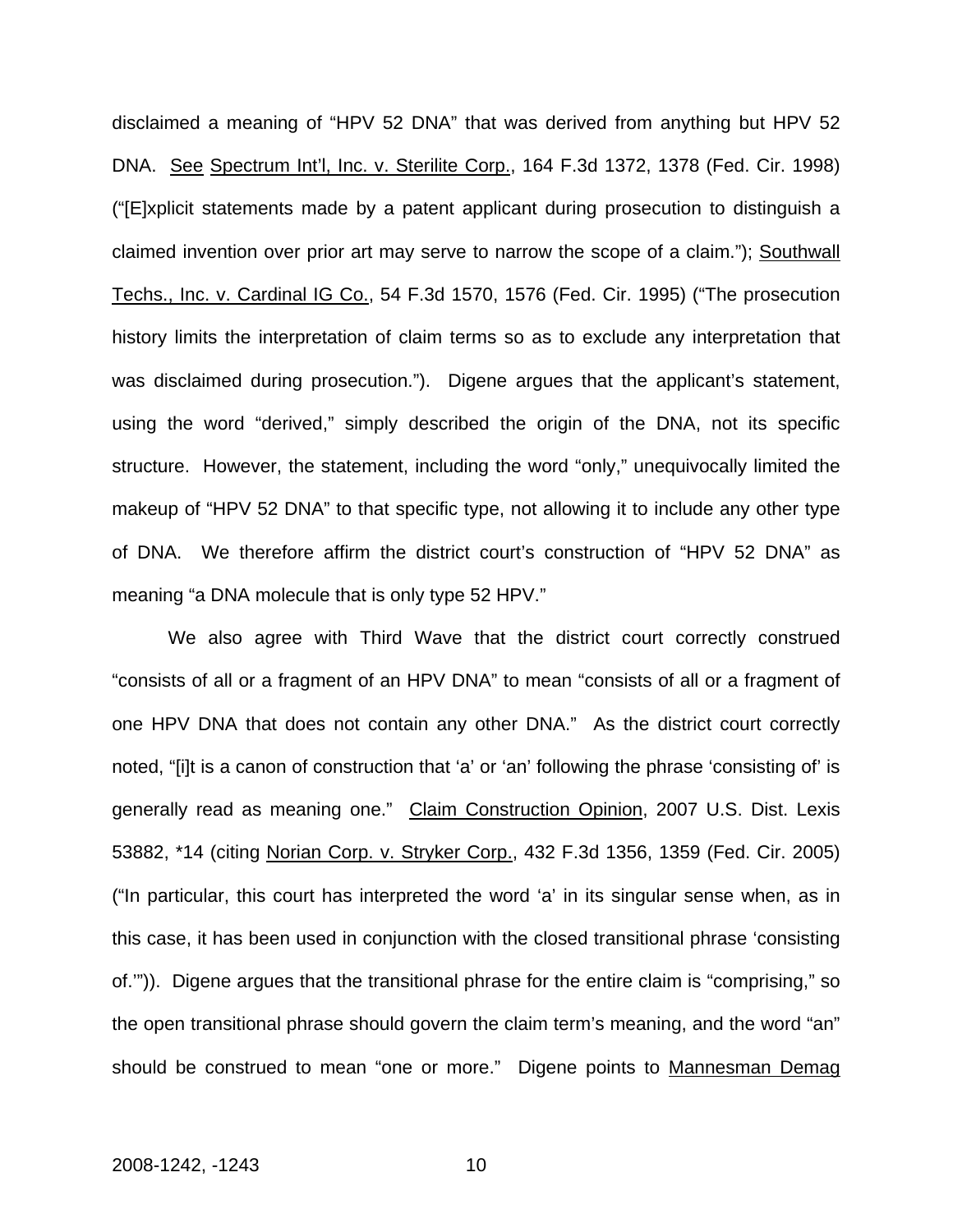Corp. v. Engineered Metal Prods. Co., 793 F.2d 1279, 1282-83 (Fed. Cir. 1986), and In re Crish, 393 F.3d 1253, 1257 (Fed. Cir. 2004), for support. In both cases we held that a claim with the overall transitional phrase "comprising," containing a limitation with the transitional phrase "consisting of," allowed for the addition of other elements to the overall claim. However, neither case opened the individual elements limited by the term "consisting of." If the term "consists of" appears in the body of a claim, it does not limit the entire claim as such, but it does limit the clause for which it acts as a transition to only those elements found in that particular clause. Thus, the clause "consists of" generally requires that the word "an" following it be limited to one and only one. Because the "HPV 52 DNA consists of all or a fragment of an HPV DNA," the term "an HPV DNA" cannot be expanded to include fragments of DNA that come from multiple HPV types. We therefore affirm the district court's construction of "consists of all or a fragment of an HPV DNA" as meaning "consists of all or a fragment of one HPV DNA that does not contain any other DNA."

We finally agree with Third Wave that the district court's claim constructions do not exclude possible mutations or subtypes. As the district court stated, "[i]f the HPV genome from which the HPV 52 DNA must come contains mutations, those mutations will be found in the HPV 52 DNA and will be covered by the claim." Opinion Denying Reconsideration, 2007 U.S. Dist. Lexis 73010, \*15-16.

Digene additionally argues that the district court erred in its constructions of "between approximately 15 and 8000 nucleotide bases," "HPV 52 DNA labeled with a detectable label," "HPV 52 hybridization probe," and "HPV hybridization probe." However, at oral argument, Digene candidly conceded that it could not prove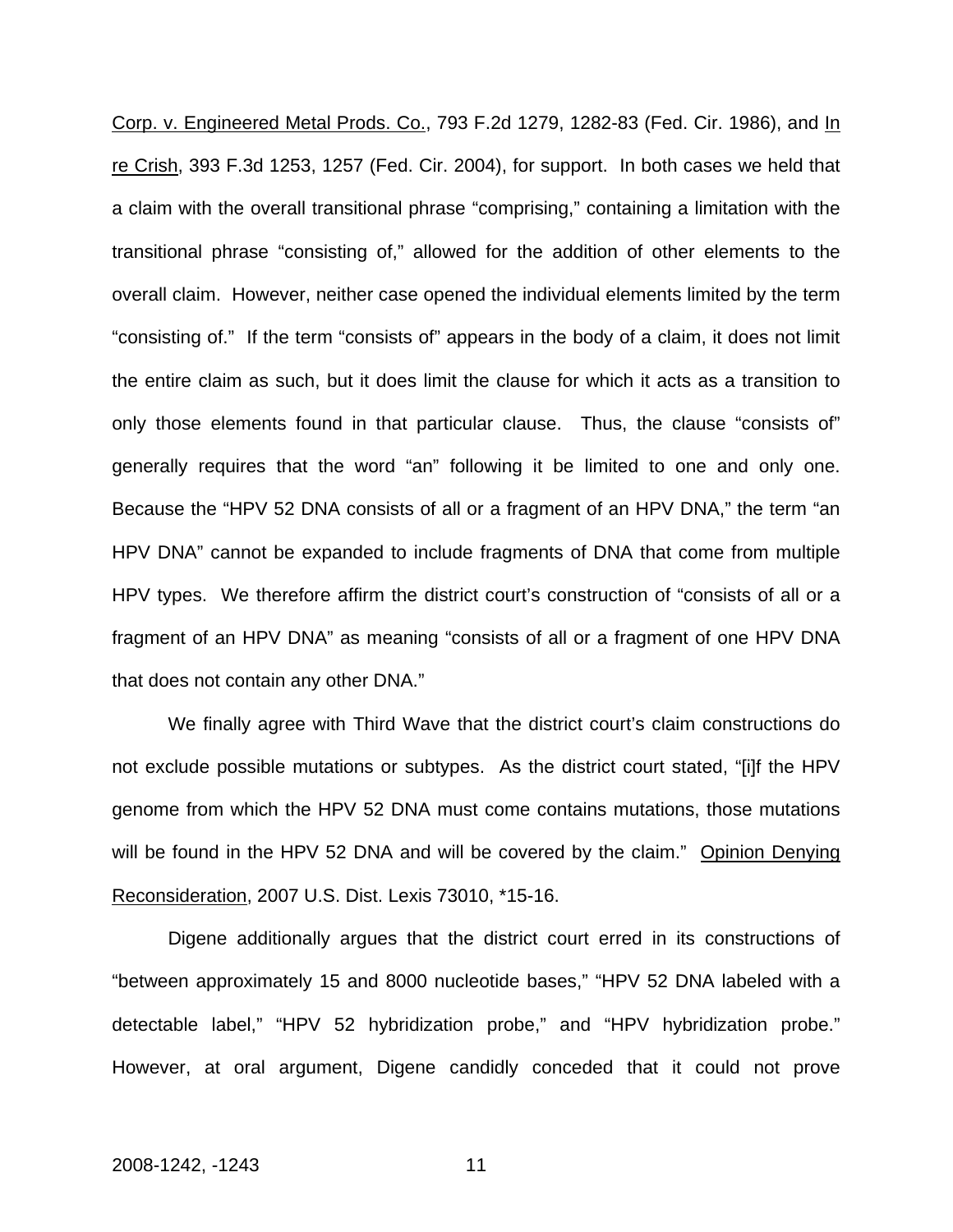infringement under the district court's claim constructions of "HPV 52 DNA consists of all or a fragment of an HPV DNA." Oral Argument at 6:34-7:06, available at http://oralarguments.cafc.uscourts.gov/mp3/2008-1242.mp3 (Judge Prost: "You mean even if we were to affirm the district court's construction of HPV 52 DNA and the 'consists' language, you say there would still be infringement?" William K. West, Jr. (attorney for Digene): "I think that's the reason why noninfringement was conceded, because the problem here is—" Judge Prost: "But could you just sort of direct my [question], if we were to affirm—" West: "If you were to affirm, I think there would be, they would avoid infringement, if it has to be only something that is purely HPV 52 DNA."). While we do not find Digene's arguments to be convincing on those points, we need not address them in detail because of Digene's concession.

#### B. Antitrust Counterclaims

 On cross-appeal, Third Wave argues that the district court erred in granting summary judgment dismissing its antitrust counterclaims. Third Wave argues that Digene uses exclusionary contract penalties to maintain its monopoly power. To demonstrate that the penalties were exclusionary, Third Wave asserts that it raised a genuine issue of material fact requiring a jury to decide whether Digene's business justifications for its early termination and purchasing commitment penalties were pretextual. Third Wave asserts that its evidence of such pretext included that Digene's termination penalties exceeded its costs when a customer switched providers, and that there is no evidence suggesting that Digene needed to ensure recovery of up-front costs in the first place. A witness from Digene admitted that Digene did not impose a termination penalty when a customer stopped offering HPV testing, which, Third Wave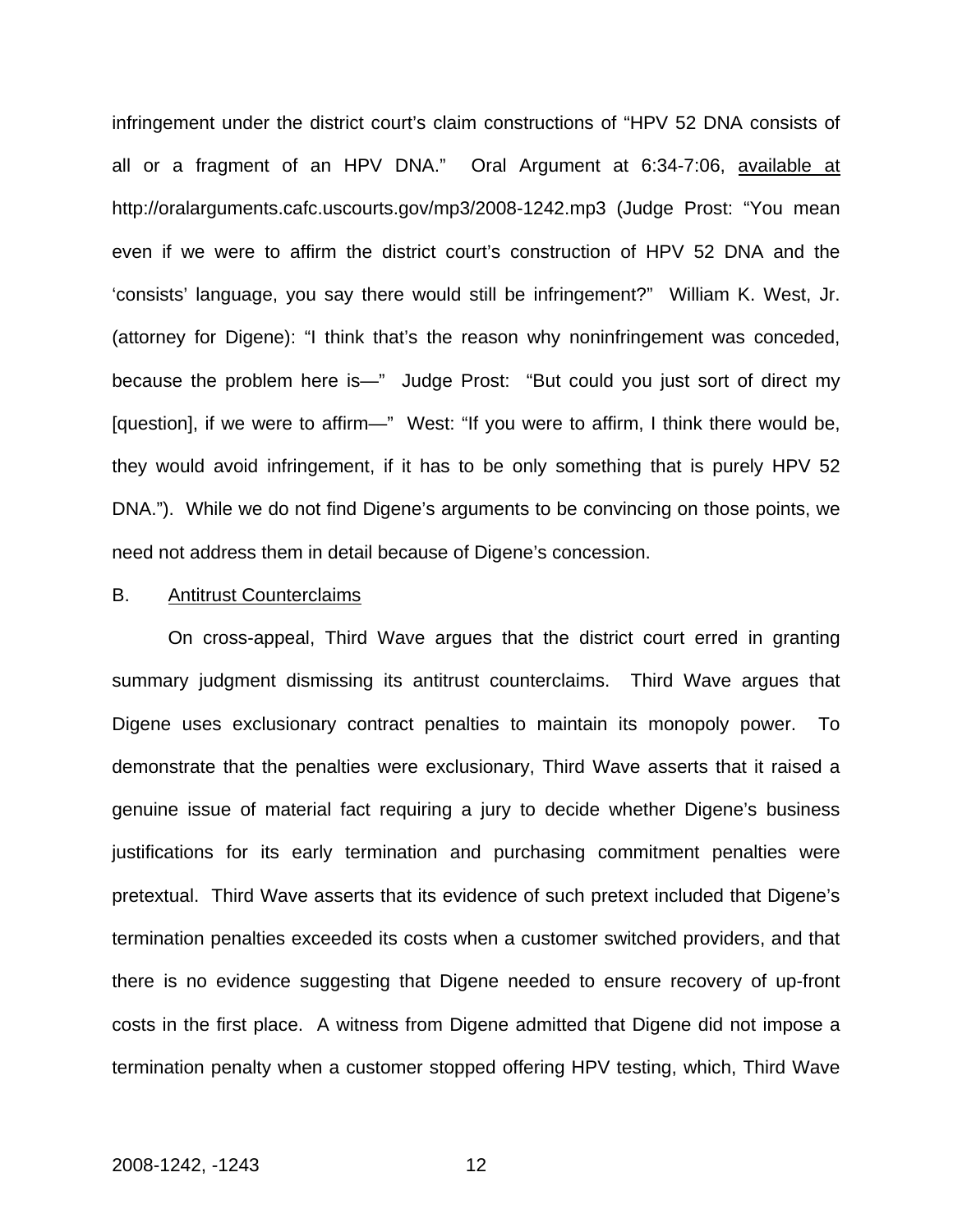argues, shows that the early termination penalties were unjustified and pretextual. Indeed, Third Wave argues, Digene's contracts sometimes increased termination penalties over time, as the risk of losing up-front costs declined. Thus, according to Third Wave, Digene's contracts were actually intended to foreclose the market to competition.

Third Wave also argues that raising rivals' costs is a well-recognized anticompetitive action. According to Third Wave, Digene's penalties substantially increased the cost to customers of switching suppliers, forcing Third Wave to compensate its customers in order to persuade them to make the switch. Thus, according to Third Wave, even customers interested in Third Wave's technology were unable to purchase it while under contract with Digene.

Digene responds that its conduct has not been anticompetitive because, since January 2005, contracts with each large customer have come up for renewal, and Third Wave has had the opportunity to compete for them; it has simply lost the competition. Digene argues that the contracts with its largest customers after 2005, accounting for more than 60% of Digene's sales, had no termination penalties and could be exited on short notice, showing that its contracts were not exclusionary. Regarding minimum purchase provisions, according to Digene, customers frequently needed more than the minimum amounts and could buy them from Third Wave or any other supplier, also demonstrating a lack of exclusion. Digene argues that there is no evidence that termination fees excluded anyone from the market, and, according to Digene, Third Wave admits that Digene has never enforced a termination clause since Third Wave has been in the market. Digene also argues that we need not reach the question of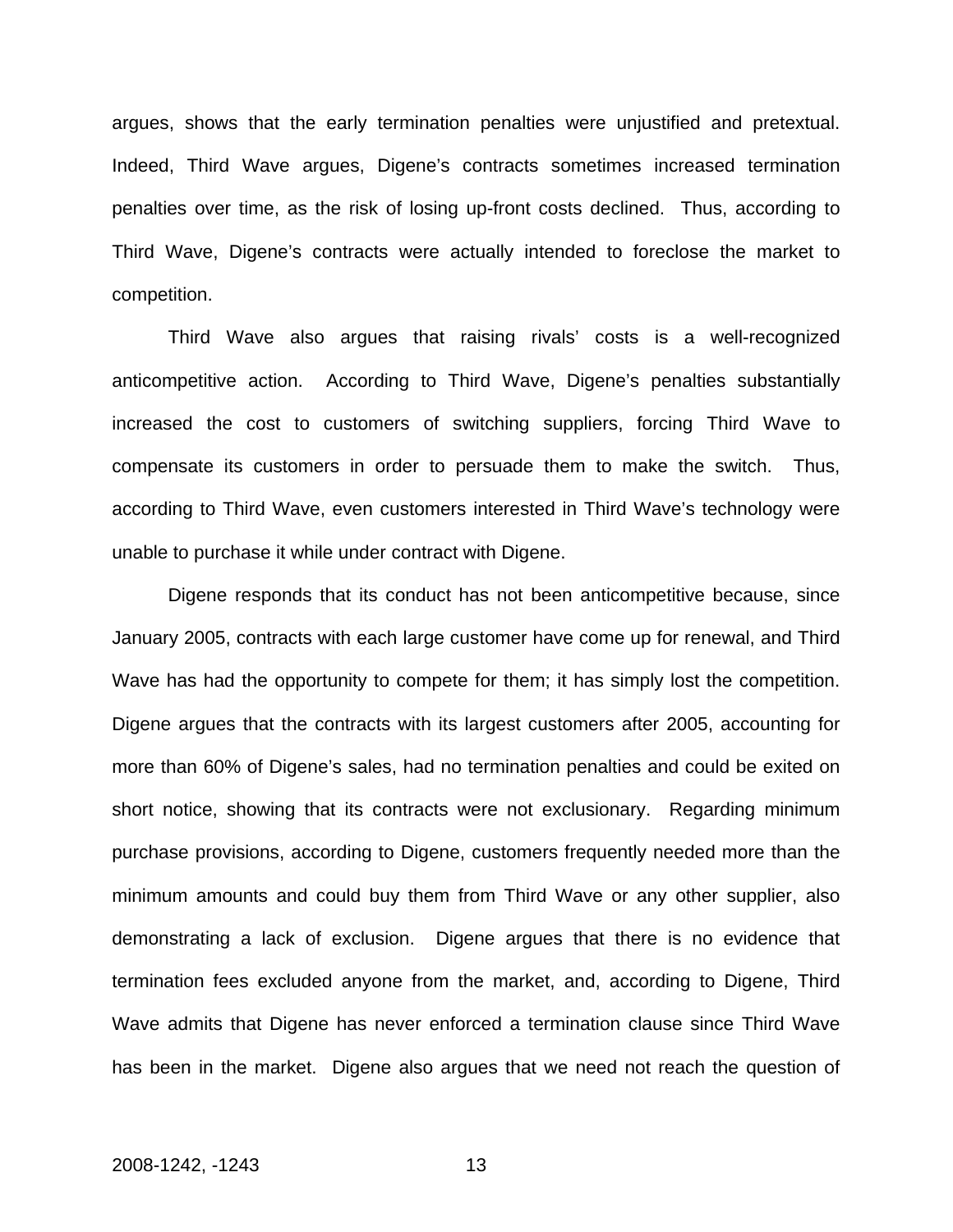pretext, but if we do, its justifications for contract penalties were not pretextual, as Third Wave does not even challenge two of the district court's reasons for dismissal. Those reasons are that Digene's penalties both assure a predictable supply of business for Digene and permit customers to amortize equipment costs over time.

We review a district court's grant of a motion for summary judgment de novo. Ethicon Endo-Surgery, Inc. v. U.S. Surgical Corp., 149 F.3d 1309, 1315 (Fed. Cir. 1998). Summary judgment is appropriate if "there is no genuine issue as to any material fact and . . . the moving party is entitled to a judgment as a matter of law." Fed. R. Civ. P. 56(c). "The evidence of the nonmovant is to be believed, and all justifiable inferences are to be drawn in his favor." Anderson v. Liberty Lobby, Inc., 477 U.S. 242, 255 (1986). We apply "the law of the regional circuit in which [the] district court sits" to our review of federal antitrust claims that do not involve our exclusive jurisdiction. In re Independent Serv. Orgs. Antitrust Litig., 203 F.3d 1322, 1325 (Fed. Cir. 2000). In this case, we apply the law of the Seventh Circuit.

We agree with Digene that there was no genuine issue of material fact in dispute and that the district court correctly granted summary judgment against Third Wave on its antitrust counterclaims. The facts in this case are not in dispute. Third Wave appears to challenge primarily the district court's holding with respect to Section 2 of the Sherman Act. That provision makes it unlawful to maintain a monopoly through anticompetitive or exclusionary practices. See 15 U.S.C.  $\S$  2 (2006). That offense has two elements, "(1) the possession of monopoly power in the relevant market and (2) the willful acquisition or maintenance of that power as distinguished from growth or development as a consequence of a superior product, business acumen, or historic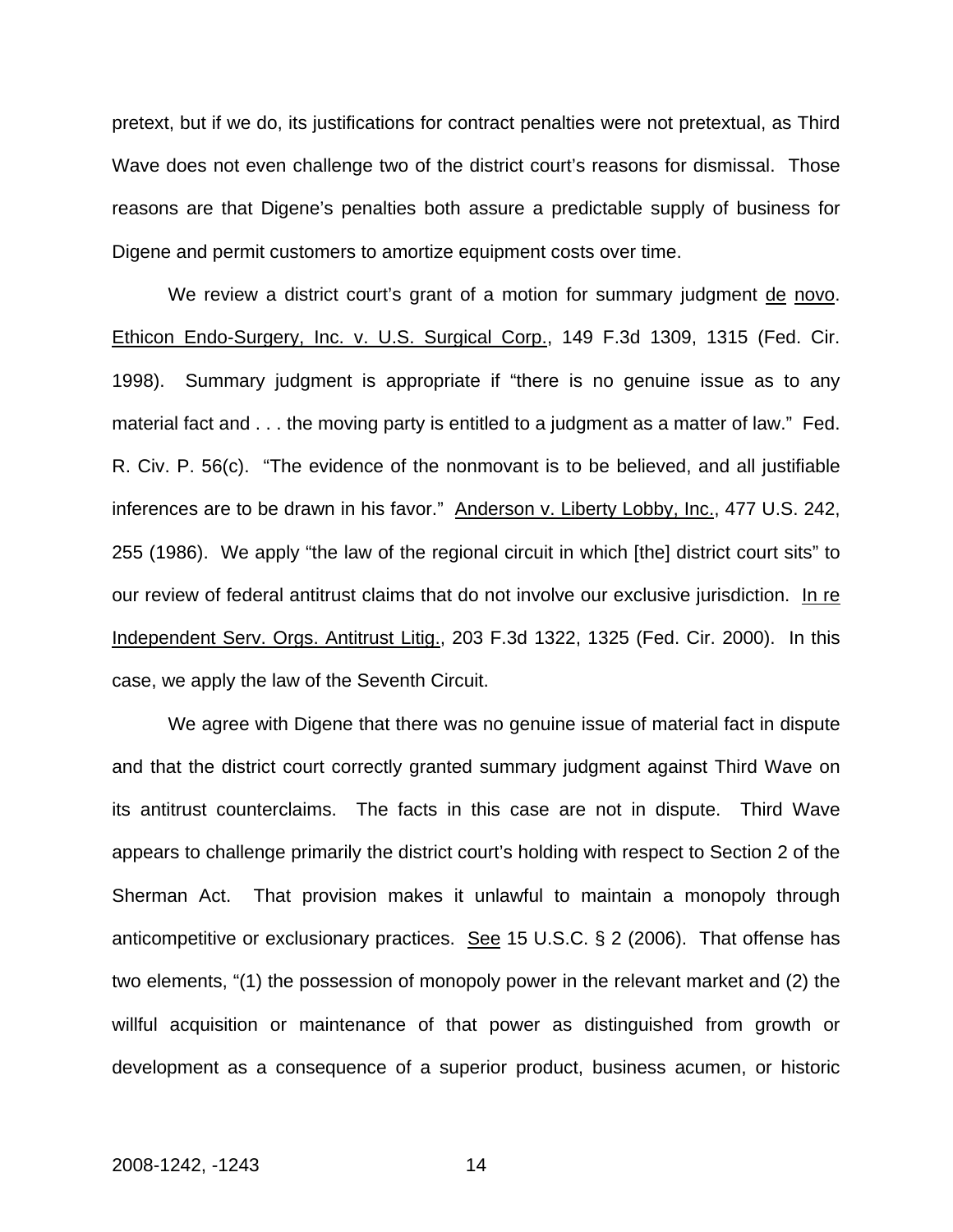accident." United States v. Grinnell Corp., 384 U.S. 563, 570-71 (1966). Such willful conduct must be objectively anticompetitive to violate the Act. See Verizon Commc'ns Inc. v. Law Offices of Curtis V. Trinko, LLP, 540 U.S. 398, 407 (2004).

Digene admits, for the purposes of the antitrust counterclaims in this case, that it possesses monopoly power in the relevant market. But Third Wave argues that Digene's allegedly exclusionary contracts are anticompetitive. To prevail on such an exclusive dealing claim, Third Wave must show that a substantial share of the relevant market was foreclosed to competitors. See Tampa Elec. Co. v. Nashville Coal Co., 365 U.S. 320, 327 (1961); Roland Mach. Co. v. Dresser Indus., Inc., 749 F.2d 380, 393 (7th Cir. 1984) (Plaintiff alleging exclusive dealing "must prove that [defendant's conduct] is likely to keep at least one significant competitor of the defendant from doing business in a relevant market."). Thus, "to be condemned as exclusionary, a monopolist's act must have an 'anticompetitive effect." United States v. Microsoft Corp., 253 F.3d 34, 58 (D.C. Cir. 2001). As the district court found, Digene's contracts were not exclusive; they did not prohibit Digene's customers from buying tests from Third Wave. Opinion Dismissing Counterclaims, 536 F. Supp. 2d at 1005.

The district court also correctly found that the contracts did not have an anticompetitive effect. Id. Instead, as Digene points out and Third Wave does not dispute, the vast majority of Digene's contracts were entered into after Third Wave was already competing on the market, when Third Wave could have prevented those contracts from existing in the first place. Id. Third Wave's failure to win at least some of that business was due to the lack of FDA approval for its product, which was not the fault of Digene. Id. The existence of competition for the contract, even though Third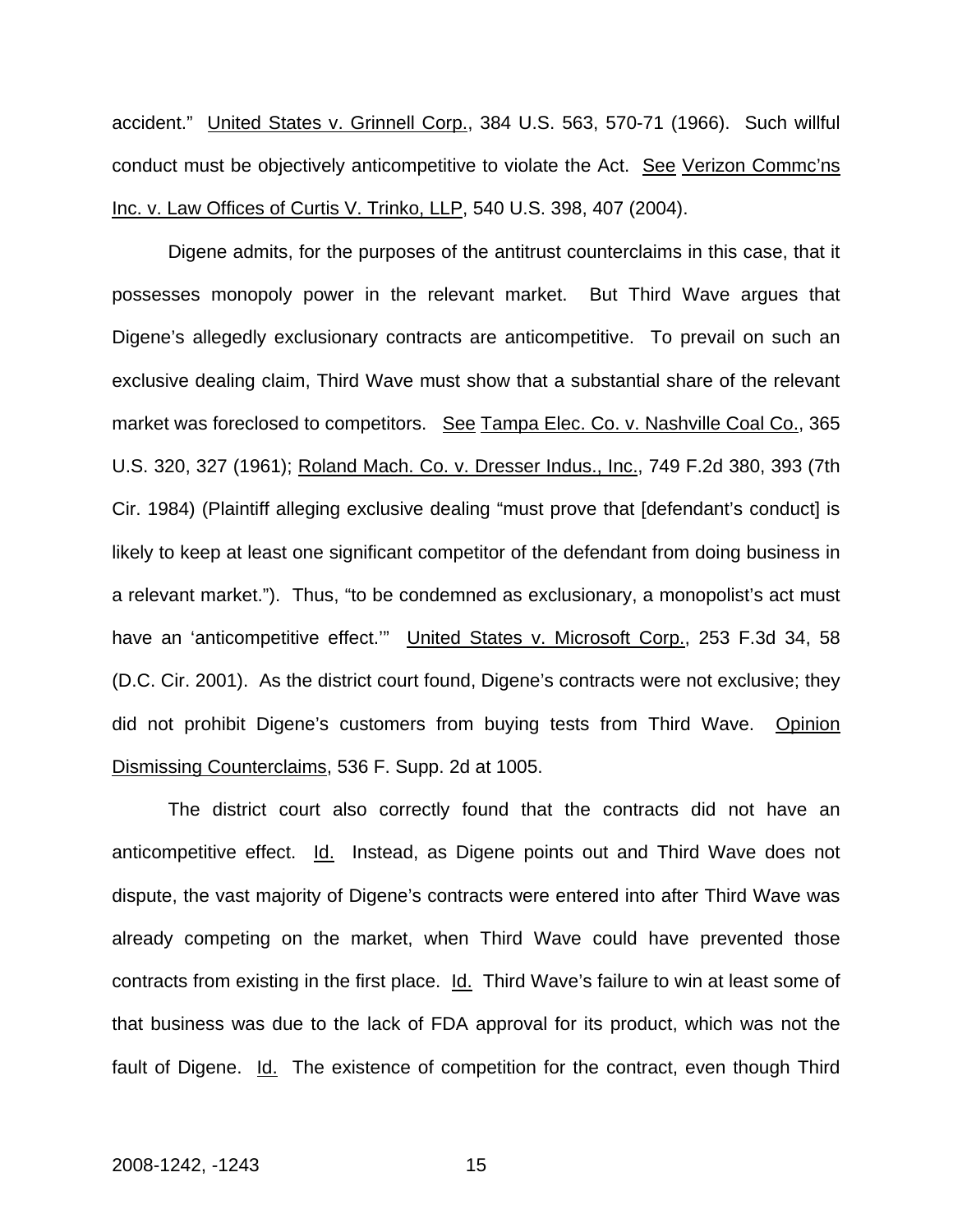Wave lost that competition, demonstrates a lack of anticompetitive effect. See Menasha Corp. v. News Am. Mktg. In-Store, Inc., 354 F.3d 661, 663 (7th Cir. 2004) ("[C]ompetition for the contract is a vital form of rivalry, and often the most powerful one, which the antitrust laws encourage rather than suppress."); Paddock Publ'ns, Inc. v. Chicago Tribune Co., 103 F.3d 42, 45 (7th Cir. 1996) ("Competition-for-the-contract is a form of competition that antitrust laws protect rather than proscribe, and it is common. . . . Exclusive contracts make the market hard to enter in mid-year [for a one-year contract term] but cannot stifle competition over the longer run, and competition of this kind drives down the price of [products], to the ultimate benefit of consumers."). Although Digene's contracts were longer than the one-year exclusive contracts that the court found to be protected in Paddock, they were not exclusive and provided for termination (some without any fees), and Digene never enforced a termination clause against a customer after Third Wave entered the market. See Opinion Dismissing Counterclaims, 536 F. Supp. 2d at 1000-01. Thus, even if Digene's contract's raised Third Wave's costs, Third Wave had the opportunity to compete for those contracts, and no anticompetitive effect was shown to be caused by them.

Third Wave asserts that Digene's alleged business justifications for its contractual penalties were actually pretexts for its intent to freeze Third Wave out of the market. However, without proof of anticompetitive effect, no anticompetitive practice is shown. See Microsoft, 253 F.3d at 58-59 (holding that a defendant may offer a procompetitive justification for its conduct, which can be rebutted by showing pretext, only if plaintiff has first shown anticompetitive effect). Thus, because Third Wave has